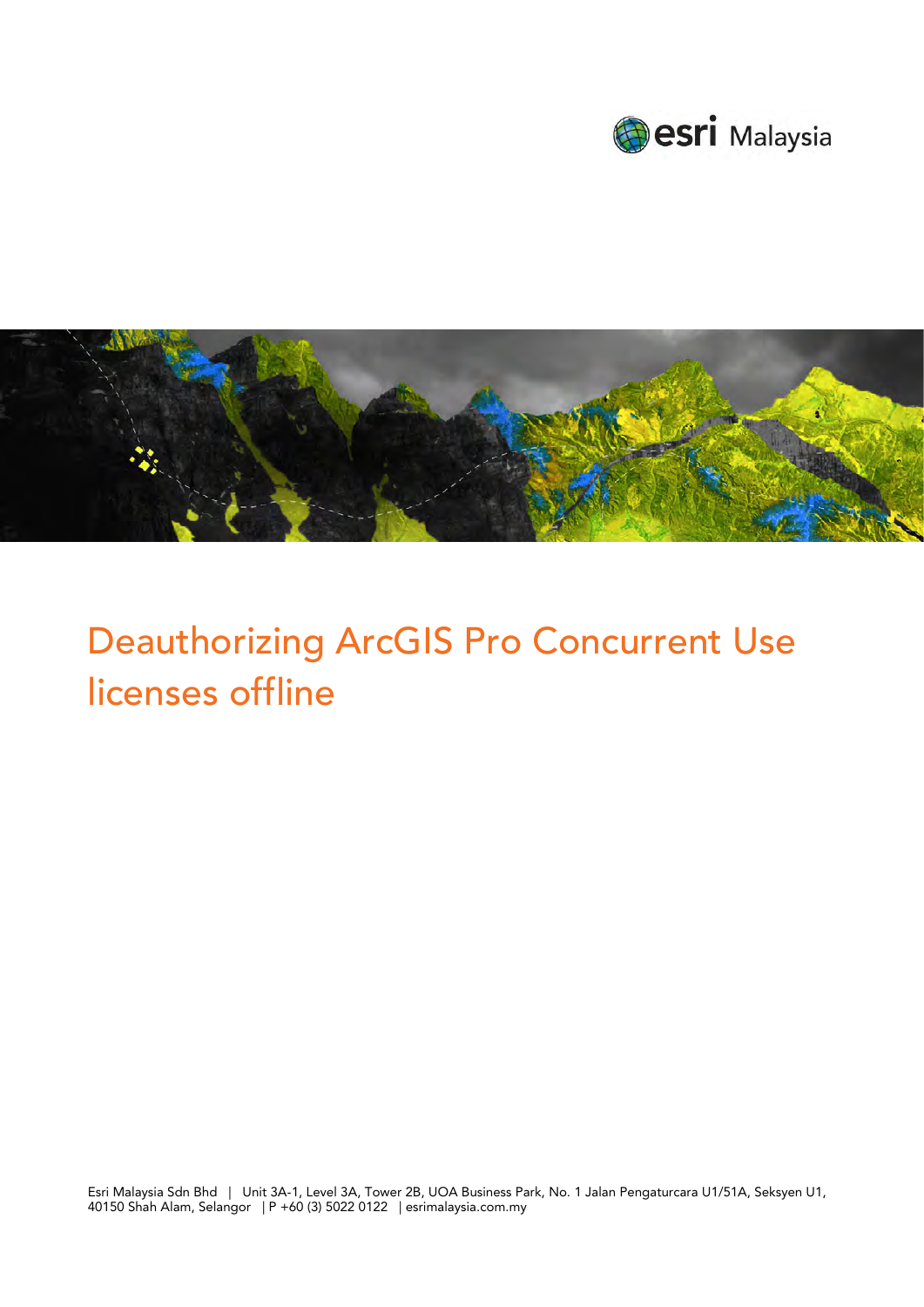### Open your ArcGIS License Server Administrator.

Ensure any borrowed or checked out licenses are returned via the Availability folder, then navigate to the Authorization folder.

Select ArcGIS Pro 1.4 - 2.6 from the drop-down menu and click Deauthorize

| ArcGIS (LEA-305099)<br>Start/Stop License Service<br>Configure<br>Availability<br>Authorization<br>Diagnostics | on your license server and start the service.<br>Wizard. | To use Concurrent Use products and extensions, you must first authorize them<br>To authorize your products and extension, please select the version to license<br>and then click 'Authorize Now' below to start the Software Authorization |  |  |
|----------------------------------------------------------------------------------------------------------------|----------------------------------------------------------|--------------------------------------------------------------------------------------------------------------------------------------------------------------------------------------------------------------------------------------------|--|--|
|                                                                                                                | Pro $1.4 - 2.$ $\sim$                                    | Authorize Now                                                                                                                                                                                                                              |  |  |
|                                                                                                                |                                                          |                                                                                                                                                                                                                                            |  |  |
|                                                                                                                |                                                          |                                                                                                                                                                                                                                            |  |  |
|                                                                                                                |                                                          | To remove licenses from your license server click Deauthorize:                                                                                                                                                                             |  |  |
|                                                                                                                | Deauthorize                                              | Generate a configuration file for Portal 10.6:                                                                                                                                                                                             |  |  |

In the Software Authorization Wizard, select Deauthorize at Esri's website or by email to receive your deauthorization file and click Next

| Software Authorization Wizard                                                                                                                        | × |
|------------------------------------------------------------------------------------------------------------------------------------------------------|---|
| <b>Deauthorization Method</b><br>Select the method you want to use to deauthorize the software.                                                      |   |
| ○ Deauthorize with Esri now using the Internet.<br>(This automatic method is the easiest way to deauthorize. It requires an Internet<br>connection.) |   |
| ◉ Deauthorize at Esri's website or by email to receive your deauthorization file.                                                                    |   |
| I have received a deauthorization file from Esri and am now ready to finish the<br>deauthorization process.                                          |   |
| <b>Thrane</b>                                                                                                                                        |   |
|                                                                                                                                                      |   |
|                                                                                                                                                      |   |
|                                                                                                                                                      |   |
|                                                                                                                                                      |   |
|                                                                                                                                                      |   |
|                                                                                                                                                      |   |
|                                                                                                                                                      |   |
|                                                                                                                                                      |   |
|                                                                                                                                                      |   |
|                                                                                                                                                      |   |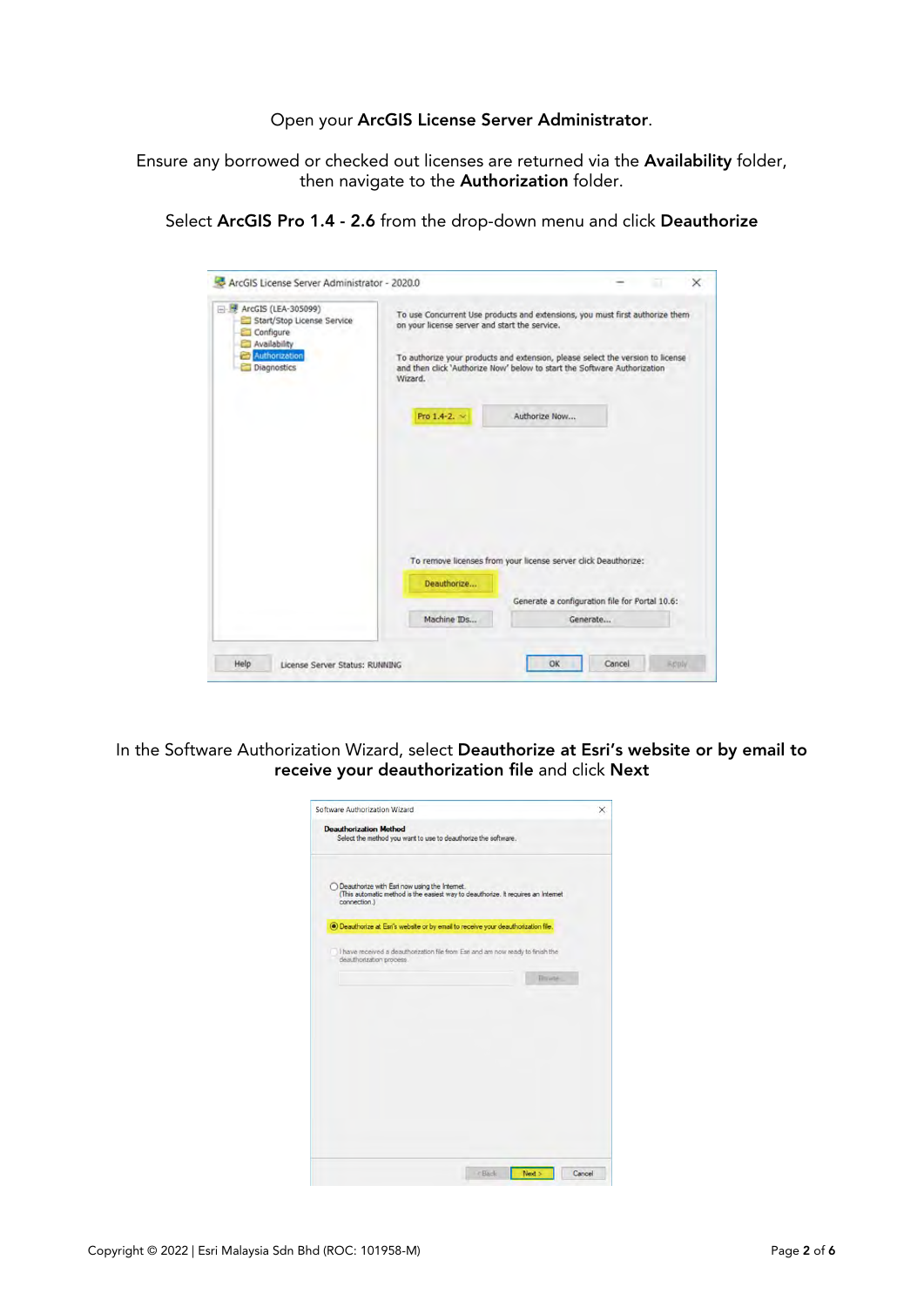Select the feature you wish to deauthorize and specify the number of licenses to be removed, then click **Next** 

| Please select which features you would like to deauthorize: |             |                      |                 |
|-------------------------------------------------------------|-------------|----------------------|-----------------|
| Feature                                                     | Version     | Expires<br>7/31/2020 | No. of Licenses |
| ArcGIS Pro Advanced                                         | $1.2 - 2.5$ |                      | 2               |
|                                                             |             |                      |                 |
|                                                             |             |                      |                 |
|                                                             |             |                      |                 |
|                                                             |             |                      |                 |
|                                                             |             |                      |                 |
| Select/Deselect All                                         |             |                      |                 |
| To complete the deauthorization process, please click Next. |             |                      |                 |

Click Save to generate the deauthorize.txt file and save it to a location of your choice

| Software Authorization Wizard                                                                                                                                                                        | × |
|------------------------------------------------------------------------------------------------------------------------------------------------------------------------------------------------------|---|
| <b>Email Deauthorization</b>                                                                                                                                                                         |   |
| Click Save to save your deauthorization information to disk, then choose one of the options<br>below to finish the deauthorization process.                                                          |   |
| Save<br>1. Upload the deauthorization information file to the My Esri website (recommended): Sign into<br>https://my.esri.com/#/activations/secure-site and follow the instructions displayed there. |   |
| 2. Email the deauthorization information file to: authorize@esri.com                                                                                                                                 |   |
| Esri will email your deauthorization file to:<br>eobrien@esnaustralia.com au                                                                                                                         |   |
| Once you receive your deauthorization file, start the ArcGIS Administrator again, click on the<br>Deauthorize button.                                                                                |   |
| Select "I have received a deauthorization file from Esri and am now ready to finish the<br>deauthorization process.", and follow the instructions on the screen.                                     |   |
|                                                                                                                                                                                                      |   |
|                                                                                                                                                                                                      |   |
|                                                                                                                                                                                                      |   |
|                                                                                                                                                                                                      |   |
| < Back<br>Finsih <sup>1</sup><br>Cancel                                                                                                                                                              |   |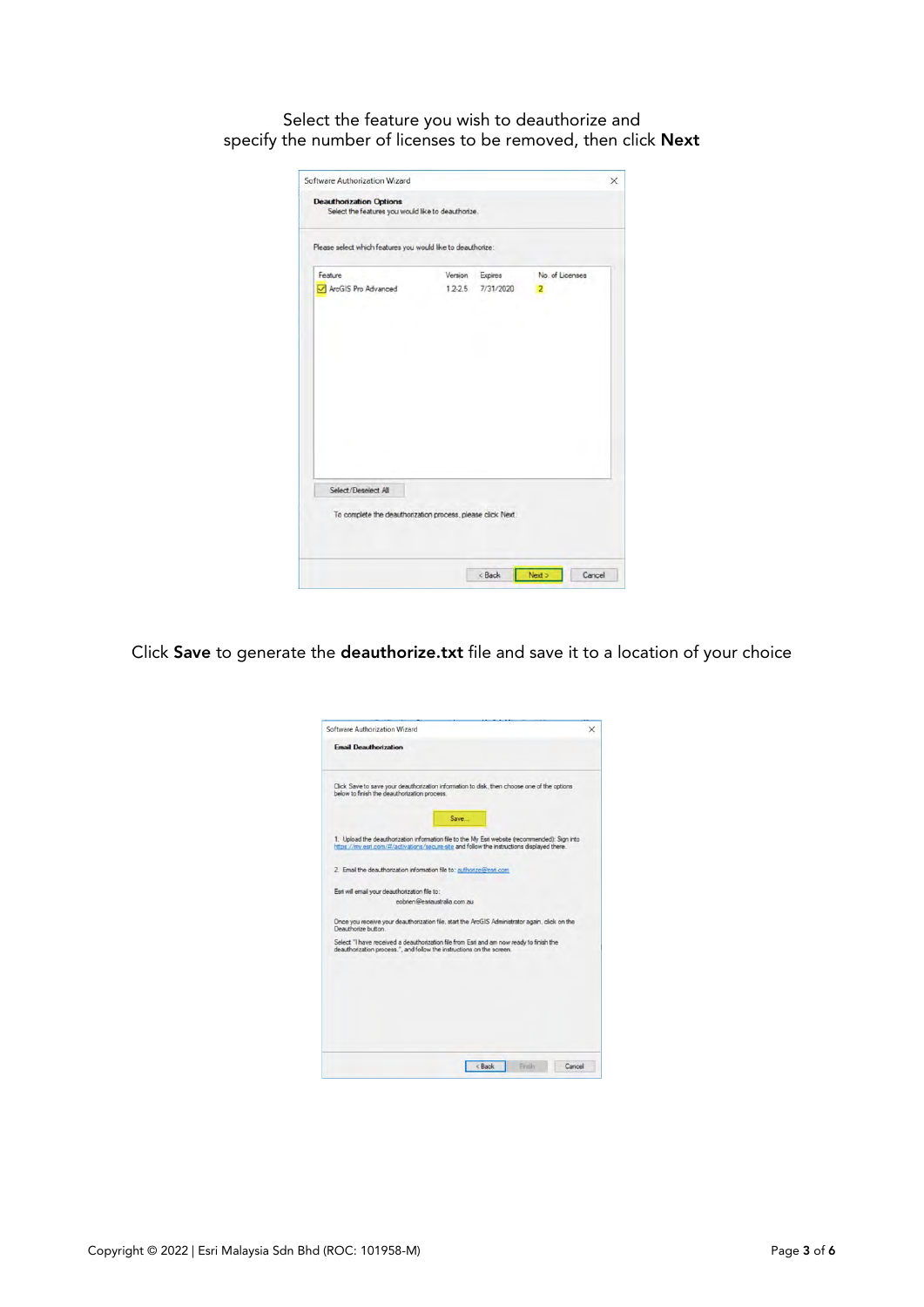From a device connected to the Internet, log in to My Esri. NOTE: The account must have minimum permissions to make licencing changes

## Navigate to My Organization > Additional Licensing Forms > Secure Site Operations



# Using the Choose File button, browse to the deauthorize.txt file you created earlier and click Upload

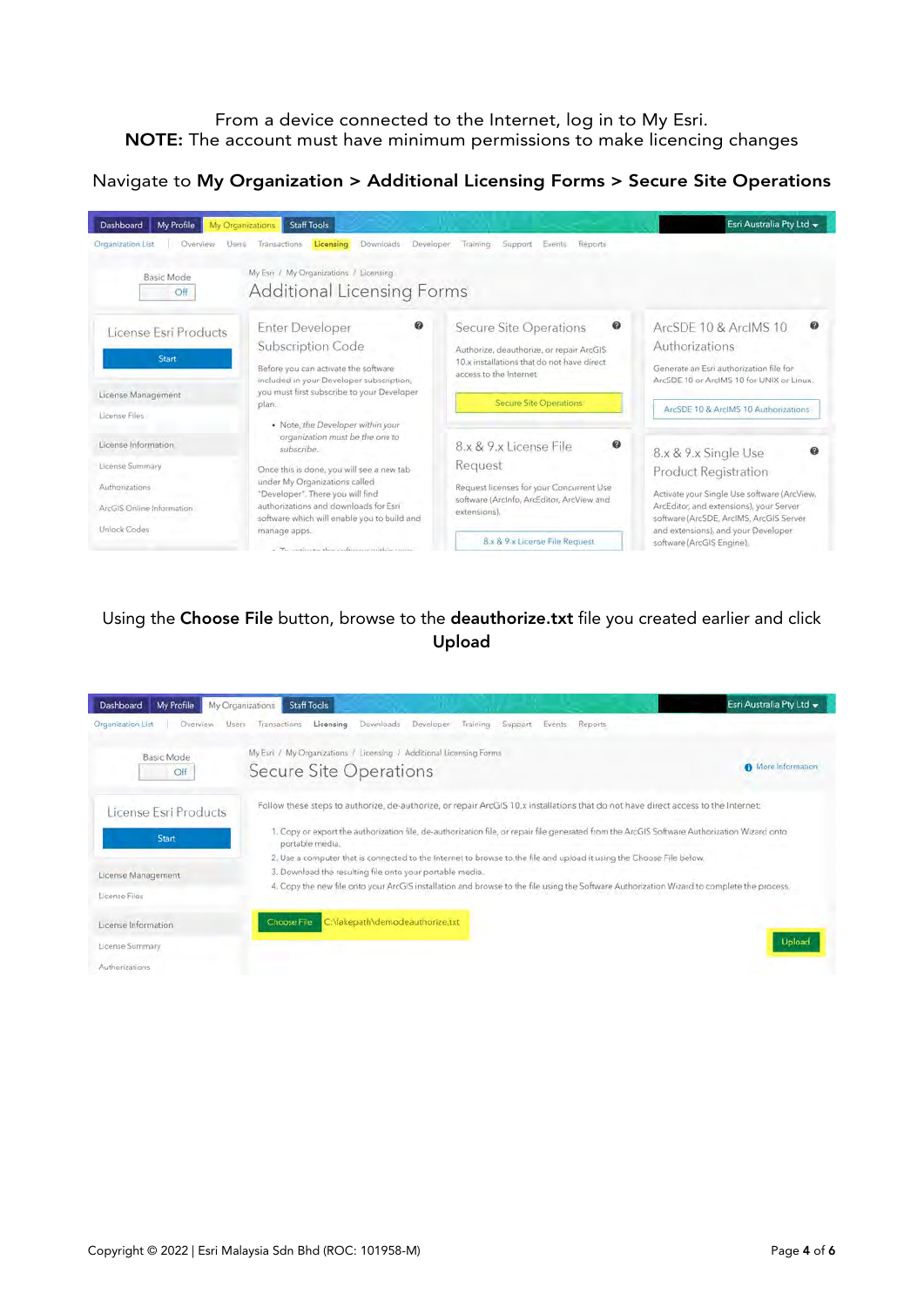## Your secure deauthorization file will download and will appear at the bottom left-hand side of your web browser.

Click on the file and allow it to run and make changes to your machine when prompted.

| My Profile<br>Dashboard                              | <b>Staff Tools</b><br>My Organizations                                                                 | Esri Australia Pty Ltd +       |
|------------------------------------------------------|--------------------------------------------------------------------------------------------------------|--------------------------------|
| <b>Organization List</b><br>Overview<br><b>Users</b> | Licensing<br>Downloads<br>Transactions<br>Developer<br>Events<br>Reports<br>Training<br>Support        |                                |
| <b>Basic Mode</b><br>Off                             | My Esri / My Organizations / Licensing / Additional Licensing Forms<br>Secure Site Operations          | More Information               |
| License Esri Products                                | The request for your offline machine has been successfully processed. Download the license file below, |                                |
| Start                                                |                                                                                                        | <b>Q</b> Download License File |
| License Management                                   | What would you like to do next?                                                                        |                                |
| License Files                                        | Authorize another offline machine                                                                      |                                |
| License Information                                  |                                                                                                        |                                |
| License Summary                                      | Esri Customer Service: 1-888-377-4575 or contact us.                                                   |                                |
| Authorizations                                       | For users outside of the US, contact your local distributor: www.esri.com/about-esri/offices           |                                |
| ArcGIS Online Information                            |                                                                                                        |                                |
| <b>Unlock Codes</b>                                  |                                                                                                        |                                |
| deauthonzation ( __ resps<br>$\sim$                  |                                                                                                        | Show all                       |

You will be returned to the software deauthorization screen and your file automatically referenced.

| <b>Authorization Options</b><br>You must authorize the license server prior to use. Select from the options below. |        |  |
|--------------------------------------------------------------------------------------------------------------------|--------|--|
| <b>Authorization Options</b>                                                                                       |        |  |
| O I need to authorize licenses on my license server.                                                               |        |  |
| () I have already authorized core licenses and need to authorize additional extensions.                            |        |  |
| (a) I have received an authorization file and am now ready to finish the authorization<br>process.                 |        |  |
| C:\Users\f \DOWNLO~1\ ~1.RES                                                                                       | Browse |  |
| Product to be Authorized                                                                                           |        |  |
| ArcGIS Desktop                                                                                                     |        |  |
| ArcGIS Pro                                                                                                         |        |  |
| ArcGIS Engine                                                                                                      |        |  |
| <b>ArcGIS City Engine</b>                                                                                          |        |  |
| ArcGIS LocateXT                                                                                                    |        |  |
|                                                                                                                    |        |  |

Click Next to proceed.